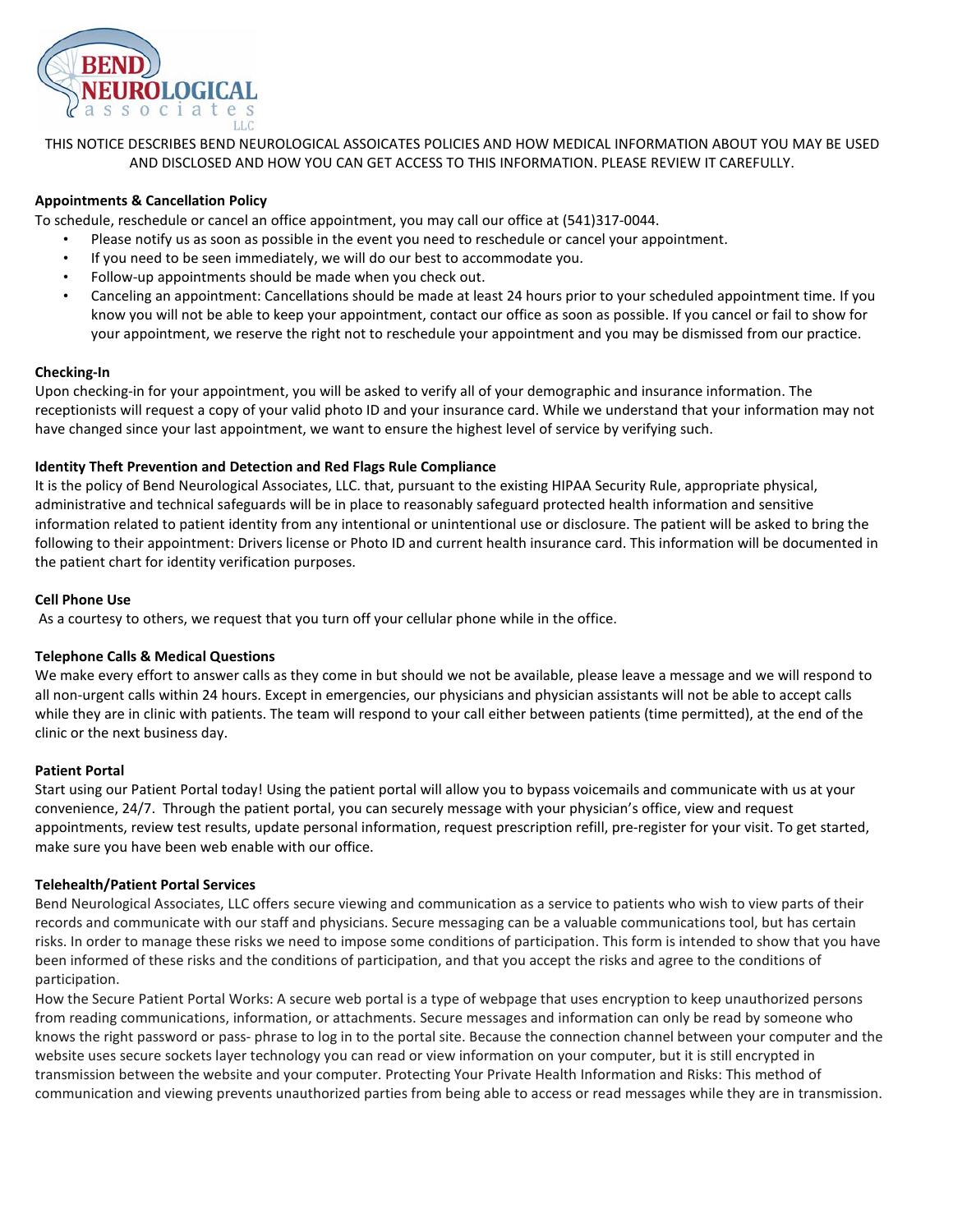

No transmission system is perfect and we will do our best to maintain electronic security. However, keeping messages secure depends on two additional factors: 1) the secure message must reach the correct email address, and 2) only the correct individual (or someone authorized by that individual) must be able to have access to the message. Only you can make sure these two factors are present. It is imperative that our practice has your correct e-mail address and that you inform us of any changes to your e-mail address. You also need to keep track of who has access to your email account so that only you, or someone you authorize, can see the messages you receive from us. You are responsible for protecting yourself from unauthorized individuals learning your password. If you think someone has learned your password, you should promptly go to the website and change it.

Types of Online Communication/Messaging: Online communications should never be used for emergency communications or urgent requests. If you have an emergency or an urgent request, you should contact your physician via telephone. If there is information that you don't want transmitted via online communication, please inform your practice.

Patient Acknowledgement and Agreement: I acknowledge that I have read and fully understand this consent form and the Policies and Procedures regarding the Patient Portal that appears at log in. I understand the risks associated with online communications between my physician and me, and consent to the conditions outlined herein. In addition, I agree to follow the instructions set forth herein, including the Policies and Procedures set forth in the log in screen, as well as any other instructions that my physician may impose to communicate with patients via online communications. I understand and agree with the information that I have been provided. Telehealth and Telemedicine involve the use of electronic communications to enable health care providers at different locations to share individual patient medical information for the purpose of improving patient care. The information may be used for diagnosis, therapy, follow-up and/or education, and may include any of the following: Patient medical records, Medical images, Live two-way audio and video, Output data from medical devices and sound and video files. Electronic systems used will incorporate network and software security protocols to protect the confidentiality of patient identification and imaging data and will include measures to safeguard the data and to ensure its integrity against intentional or unintentional corruption. Expected benefits: Improved access to medical care by enabling a patient to remain in his/her neurologist's office (or at a remote site) while the physician obtains test results and consults from healthcare practitioners at distant/other sites. More efficient medical evaluation and management. Obtaining expertise of a distant specialist. Possible Risks, as with any medical procedure, there are potential risks associated with the use of telemedicine. These risks include, but may not be limited to: In rare cases, information transmitted may not be sufficient (e.g. poor resolution of images) to allow for appropriate medical decision making by the physician and consultant(s); Delays in medical evaluation and treatment could occur due to deficiencies or failures of the equipment; In very rare instances, security protocols could fail, causing a breach of privacy of personal medical information; In rare cases, a lack of access to complete medical records may result in adverse drug interactions or allergic reactions or other judgment errors. I understand the following: I understand that the laws that protect privacy and the confidentiality of medical information also apply to telemedicine, and that no information obtained in the use of telemedicine which identifies me will be disclosed to researchers or other entities without my consent. I understand that I have the right to withhold or withdraw my consent to the use of telemedicine in the course of my care at any time, without affecting my right to future care or treatment. I understand that I have the right to inspect all information obtained and recorded in the course of a telemedicine interaction, and may receive copies of this information for a reasonable fee. I understand that a variety of alternative methods of medical care may be available to me, and that I may choose one or more of these at any time. My Neurologist has explained the alternatives to my satisfaction. I understand that telemedicine may involve electronic communication of my personal medical information to other medical practitioners who may be located in other areas, including out of state.6.I understand that it is my duty to inform my neurologist of electronic interactions regarding my care that I may have with other healthcare providers.7.I understand that I may expect the anticipated benefits from the use of telemedicine in my care, but that no results can be guaranteed or assured. I have read and understand the information provided above regarding telemedicine, have discussed it with my physician or such assistants as may be designated, and all of my questions have been answered to my satisfaction. I hereby give my informed consent for the use of telemedicine in my medical care.

### **External Prescription History**

Bend Neurological Associates, LLC uses an Electronic Medical Record system that allows electronic prescribing of medications. Medications are sent to your pharmacy through a secure electronic prescription connection which improves the timely and accurate transmission of your medication information.

### **Assignment of Payment and Insurance**

I hereby authorize and request that payment of authorized Medicare/other insurance company benefits be made on my behalf, be paid directly to Bend Neurological Associates, LLC for any medical services rendered by its affiliated medical groups to me or a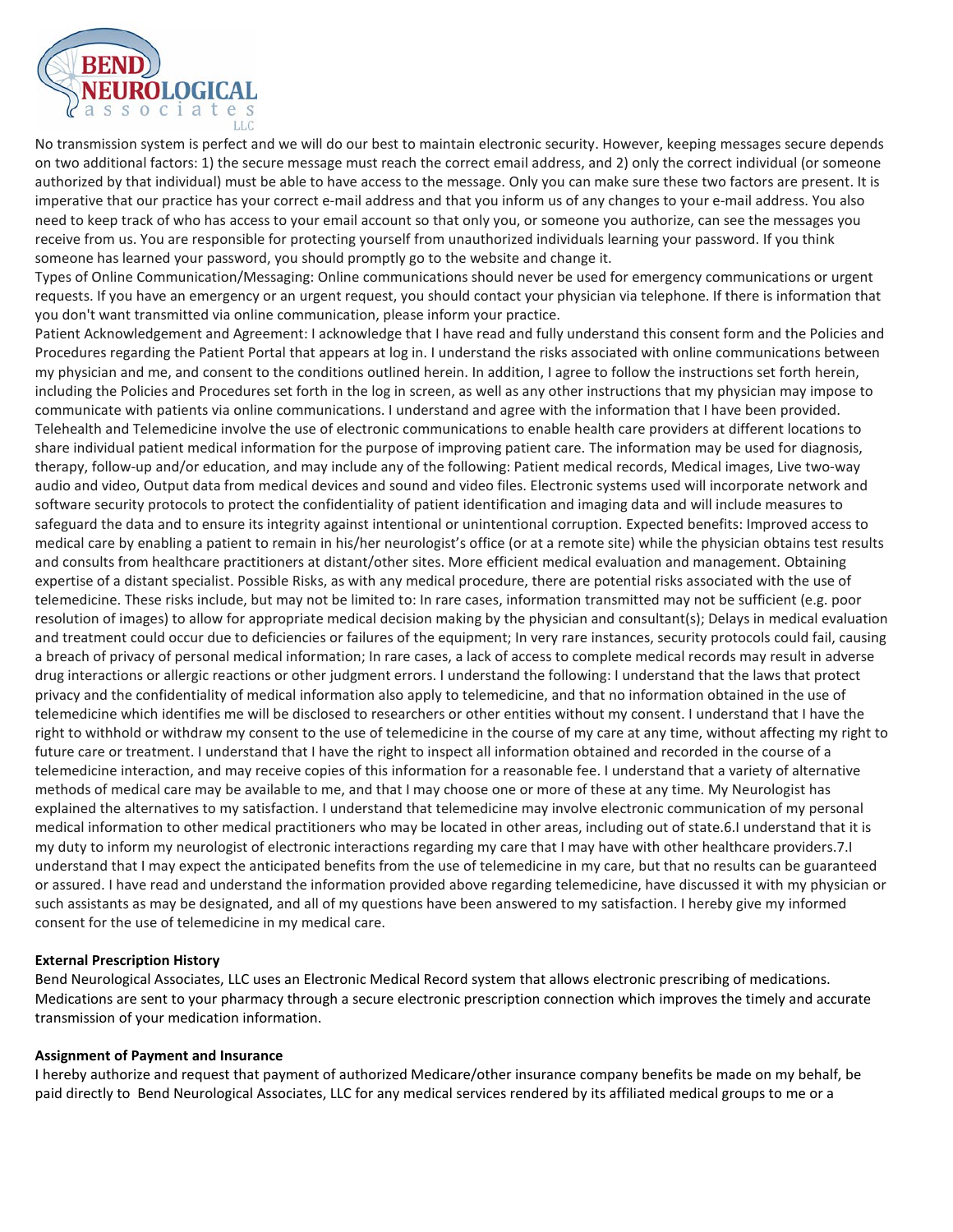

member of my family. I authorize any holder of medical or other information about me to release to the Social Security Administration, its agents or carriers, or the insurance company any information needed for this or a related Medicare/other insurance claim to determine these benefits or the benefits payable for related services. I understand that it is mandatory to notify the healthcare provider of any other party who may be responsible for paying for my treatment.

## **Financial Policy**

The patient is expected to update Bend Neurological Associates regarding any insurance changes and to present an insurance card at each visit. All co-payments and past due balances are due and payable at the time of service. Patients with an outstanding balance of 120 days may be discharged from our practice unless a payment arrangement is made. Unpaid accounts, including payment arrangements not made, will be turned over to a collection agency.

### **Consent to Treat**

I/We do hereby consent to and authorize the performance of all treatments, surgeries and medical services deemed advisable by the physicians and staff of the Bend Neurological Associates, LLC. to me or to the above-named minor of whom I am the parent or legal guardian. I hereby certify that, to the best of my knowledge, all statements contained hereon are true. I understand that I am directly responsible for all charges incurred for medical services for myself and my dependents regardless of insurance coverage. I furthermore agree to pay legal interest, collection expenses, and attorneys' fees incurred to collect any amount I may owe. I also hereby authorize Bend Neurological Associates, LLC to release information requested by insurance company and/or its representatives. I fully understand this agreement and consent will continue until cancelled by me in writing.

## **Form & Endorsement Policy**

Patients may require forms to be completed by their provider which are not directly associated with medical care provided during standard office visits; completion of forms requires administrative time to gather data, physician time to review, and time to complete the form. Some forms are lengthy, complex, and require extended time by a licensed health care provider. To expedite processing these forms in a timely manner, we have developed the following Forms Completion Policy*. If this is an urgent matter, please refer to your Primary Care as completion of forms can take up to 30 days or longer.* Bend Neurological Associates will require **pre-payment** on any and all forms or endorsements that require the attention of a healthcare provider. Forms are completed for those accounts in good standing. Blank forms will not be accepted-personal information must be completed prior to. Forms/Endorsements can be defined as any external document that: Requires MORE than 5 minutes of provider time, requires chart review, benefits the patient financially, requires a provider's signature, stem from a recent physician order or provides clarification discussed during a recent exam. Assessment of Form or Endorsement can vary from \$10-\$50. We are not obligated to complete these forms. We reserve the right to refuse to complete any form.

## **Who Will Follow This Notice**

Bend Neurological Associates, LLC and the employees and staff at Bend Neurological Associates, LLC, who provide healthcare to patients, together with other healthcare providers and other organizations. This Notice applies to the following persons and entities, who have agreed to be bound by this Notice:

- Each Bend Neurological Associates, LLC, as well as all Bend Neurological Associates, LLC employees, staff and other personnel, who may need to access your information to perform their job functions.
- Members of the medical staff of each Bend Neurological Associates, LLC, as well as other health care professionals who provide health care services at Bend Neurological Associates, LLC.
- Any member of a volunteer group we allow to help you while you are receiving care.

This Notice applies to all of the records related to your health care provided to you in a Bend Neurological Associates, LLC and generated by the applicable Bend Neurological Associates, LLC, whether made by Bend Neurological Associates, LLC personnel or your personal healthcare provider. Your personal healthcare provider may have different policies or notices regarding the use and disclosure of your medical information created or maintained in the healthcare provider's office or clinic. You should review your healthcare provider's notice for information on how your healthcare provider will handle your medical information outside of Bend Neurological Associates, LLC.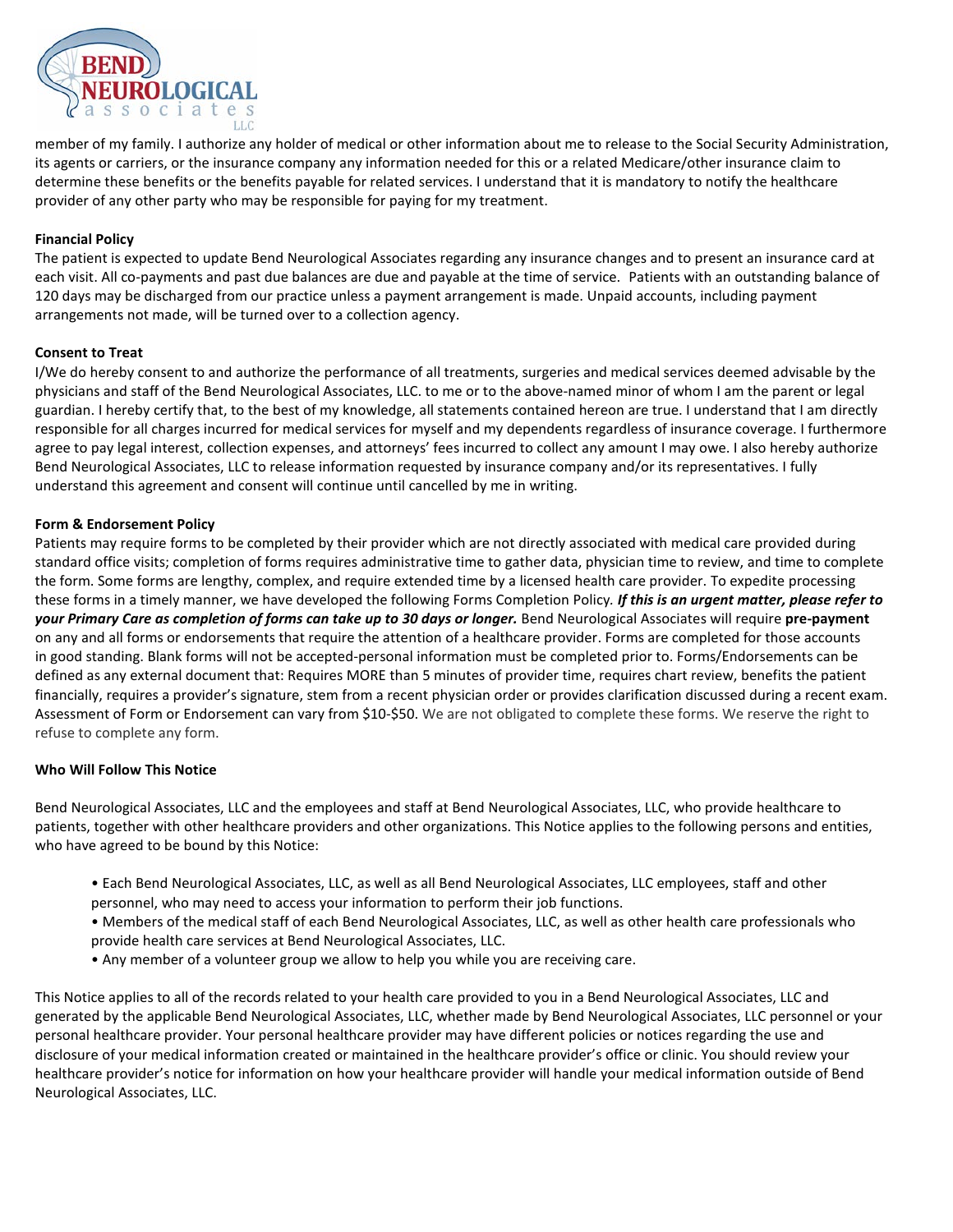

# **Our Pledge Regarding Medical Information**

We understand that medical information about you and your health is personal. Protecting medical information about you is important. We create a record of the care and services you receive while in our care. We need this record to provide you with quality care and to comply with certain regulatory requirements. This Notice will tell you about the ways in which we may use and disclose medical information about you. This Notice also describes your rights, and certain obligations we have regarding the use and disclosure of your medical information. We are required by law to:

- Keep medical information that identifies you private;
- Give you this Notice of our legal duties and privacy practices with respect to medical information about you; and
- Follow the terms of the Notice that is currently in effect.

### **How We May Use and Disclose Medical Information About You**

The following categories describe different ways that we use and disclose medical information. For each category of uses or disclosures, we will explain what we mean and try to give some examples. Not every use or disclosure in a category will be listed. However, all of the ways we are permitted to use and disclose information will fall within one of the categories.

### **As Required By Law**

We will disclose medical information about you when required to do so by federal, state or local law.

### **Treatment**

We may use medical information about you to provide you with medical treatment or services. We may disclose medical information about you to healthcare providers who are involved in taking care of you. Different healthcare professionals within Bend Neurological Associates, LLC may share medical information about you in order to coordinate the different things you need, such as prescriptions, lab work and x-rays. We also may disclose medical information about you outside the Bend Neurological Associates, LLC that treated you to people who may be involved in your medical care after you leave a Bend Neurological Associates, LLC.

### **Payment**

We may use and disclose medical information about you so that the treatment and services you receive may be billed to, and payment may be collected from, you, an insurance company or a third party. We may also tell your health plan about a treatment you are going to receive to obtain prior approval or to determine whether your insurance will cover the treatment.

### **Health Care Operations**

We may use and disclose medical information about you for our health care operations. These uses and disclosures are necessary to make sure that all of our patients receive quality care. For example, we may use medical information to review our treatment and services and to evaluate the performance of our staff in caring for you. We may also disclose information to doctors, nurses, technicians, medical students, and other personnel for review and learning purposes. We may also combine the medical information we have with medical information from other facilities to compare how we are doing and see where we can make improvements in the care and services we offer. We may remove information that identifies you from this set of medical information so others may use it to study health care and health care delivery without knowing the identities of the specific patients. We may disclose your medical information to another health care professional that you have seen so they may improve their quality or costs of care.

### **Health Information Exchange (HIE)**

Bend Neurological Associates, LLC may make your individual medical information available to a local, regional and/or national Health Information Exchange ("HIE") including, but not limited to, the National Health Information Network ("NHIN"). An HIE is a state and/or federal government sponsored initiative that provides a mechanism for healthcare providers in our community to share information electronically, all with a common goal of improving the quality of care for our patients while protecting the privacy and security of your medical information. For example, if you received treatment at St. Charles Hospital over the weekend and you were following up with one of our physicians in the office that next week, the physician would be able to access and review your emergency department record during your office visit. This type of access provides your physician with the most current information about your care and treatment. Bend Neurological Associates, LLC will only transmit your medical information to an HIE for the purposes of treatment, payment, or healthcare operations, or as required by law. Individual health information that currently by law requires an additional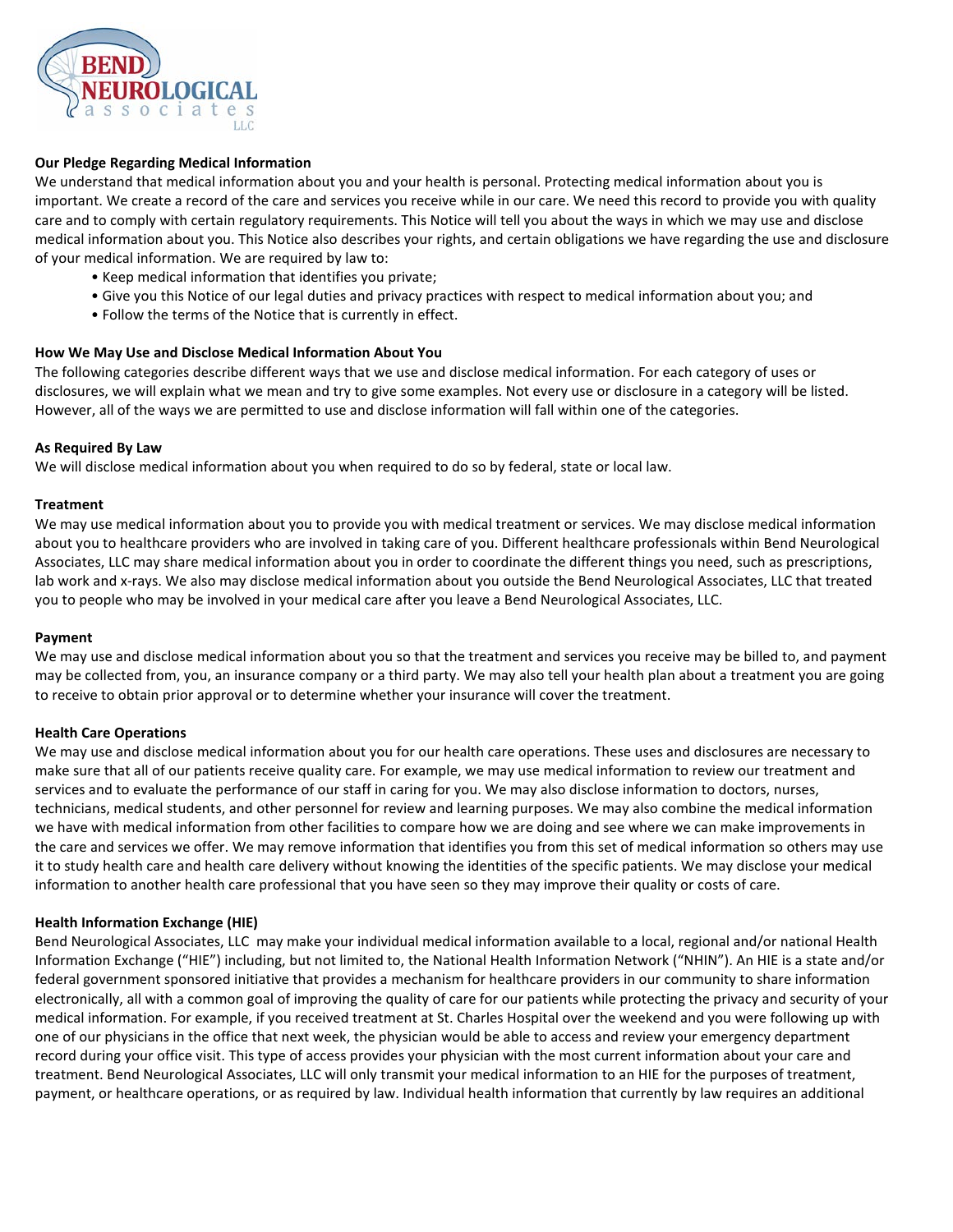

signed authorization for release WILL NOT be transmitted to an HIE without your consent, or as otherwise mandated by law or regulatory requirement.

### **Appointment Reminders**

We may use and disclose medical information to contact you as a reminder that you have an appointment for treatment or medical care at a Bend Neurological Associates, LLC.

#### **Treatment Alternatives**

We may use and disclose medical information to tell you about or recommend possible treatment options or alternatives that may be of interest to you.

#### **Business Associates**

There are some services provided for our organization through contracts with an outside organization, also known as a business associate. Examples include billing services to submit your claim to the insurance company for payment, transcription services to transcribe dictated reports from the health professionals caring for you in the hospital and copy services for making copies of your health record. When these services are performed by a business associate, we may disclose your information to our business associates so they can perform the job we have asked them to do.

#### **Averting a Serious Threat to Health or Safety**

We may use and disclose medical information about you when necessary to prevent a serious threat to your health and safety or the health and safety of the public or another person. Any disclosure, however, would only be to someone able to help prevent the threat.

#### **Special Situations**

#### **Military and Veterans**

If you are a member of the armed forces, we may release medical information about you as required by military command authorities. We may also release medical information about foreign military personnel to the appropriate foreign military.

#### **Health Oversight Activities**

We may disclose medical information to a health oversight agency for activities authorized by law. These oversight activities include, for example, audits, investigations, inspections, and licensure. These activities are necessary for the government to monitor the health care system, government programs, and compliance with civil rights laws.

#### **Lawsuits and Disputes**

If you are involved in a lawsuit or a dispute, we may disclose medical information about you in response to a court or administrative order. We may also disclose medical information about you in response to a subpoena, discovery request, or other lawful process by someone else involved in the dispute, but only if efforts have been made to tell you about the request (which may include written notice to you) or to obtain an order protecting the information requested.

#### **Public Health Risks**

We may disclose medical information about you for public health activities. These activities generally include the following:

- To report reactions to medications or problems with products; to notify people of recalls of products they may be using;
- To notify a person who may have been exposed to a disease or may be at risk for contracting or spreading a disease or condition;

• To notify the appropriate government authority if we believe a patient has been the victim of abuse, neglect or domestic violence. We will only make this disclosure if you agree or when required or authorized by law;

- To prevent or control disease, injury or disability;
- To report births and deaths;
- To report the abuse or neglect of children, elders and dependent adults;

• To notify emergency response employees regarding possible exposure to HIV/AIDS, to the extent necessary to comply with state and federal laws.